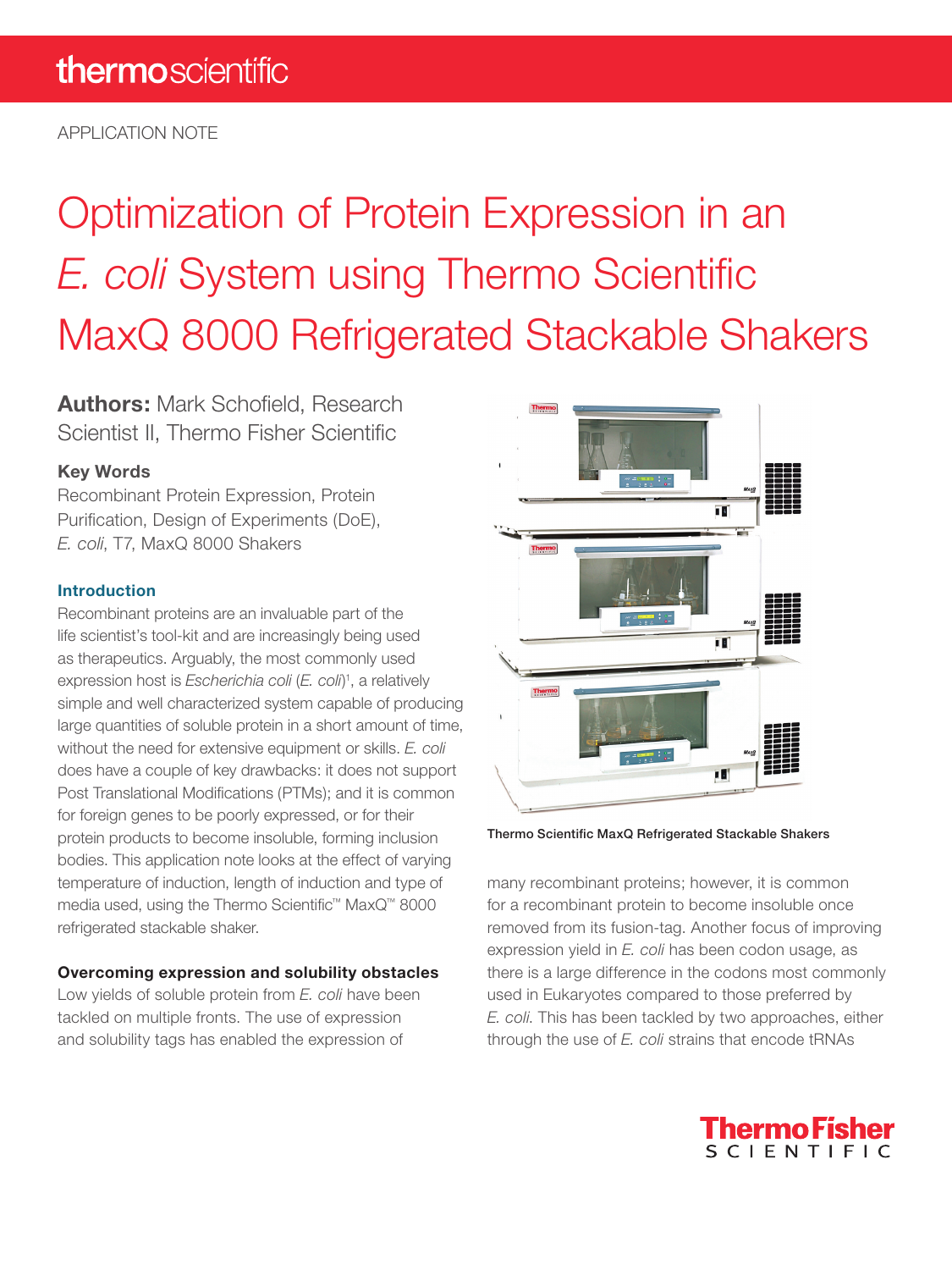that are rare in *E. coli*, but are used frequently in other organisms, or through the use of synthetic genes that have been codon optimized via complex algorithms that take into account the codon bias of *E. coli*.

Another distinct approach has been to empirically determine the best expression conditions for each individual recombinant. Variables that often have a large effect on the amount of soluble recombinant protein include temperature of induction, length of induction and type of media used. It is not directly clear how, or why, these factors are important. It is postulated that lower temperatures, or general slower growth conditions, increase the time that proteins have to fold, although this is not always borne out.

Troubleshooting the best expression conditions for each individual recombinant protein often requires brute force efforts to try multiple sets of variables. These solubility efforts can take weeks as variables are tried one by one.

This application note describes the expression screening experiment used to optimize the expression of a target protein using MaxQ 8000 refrigerated stackable shakers to simultaneously test eight expression conditions. The target His-tagged recombinant protein is a 10.5 kDa, multi-stranded β barrel with an intervening helix insert region. This protein is commercially significant to the Thermo Scientific Pierce product line and will be named Protein X for this study. By using the MaxQ 8000 refrigerated stackable shakers we were able to test growth temperatures, length of induction, and effect of media in hours, rather than the many days normally needed to perform these studies.

The investigation was planned for maximum efficiency using a Design of Experiments (DoE) process, to ensure that both the individual and combinatorial effects of each of the multiple experimental factors could be statistically analyzed.

#### **Procedure**

Protein X was expressed in *E. coli* expression strain BL21 DE3 (Stratagene), from a plasmid under the control of a T7 promoter and the gene of interest.

A 100 ml overnight culture was grown at 37º C. To scale up, 16 hours later a 10 ml aliquot of the overnight culture was added to each of eight, 2 L baffled flasks. Four flasks contained 1 L of (Luria Bertani) LB media and four flasks contained 1 L of a super rich media that, anecdotal data had shown, improves expression of Protein X (50 mM Tris pH 7.5, 10 g yeast extract, 25 g tryptone,  $5 g$  glucose,  $5 g$  MgSO<sub>4</sub>).

All eight cultures were grown at 30º C and were shaken at 200 rpm until O.D.600 reached 0.5 (approximately 3 hours). At this point Isopropyl β-D-1 thiogalactopyranoside (IPTG) was added to each flask to a final concentration of 200 μM. IPTG is a gratuitous inducer of the *lac* promoter, which is used to drive T7 polymerase expression in DE3 cells. The Protein X gene has a T7 promoter and is transcribed by T7 polymerase, allowing it to be overexpressed in the cell.

At this point, as detailed in Table 1, two LB and two super rich flasks were moved to a second shaker running at 15º C and 200 rpm. The remaining four flasks were kept in the original shaker, at 200 rpm, but its temperature was lowered to 25º C. (Flasks equilibrated to their new

#### Table 1. 3-factor 2-level experimental design

|                          | A           | B                                  | С            |
|--------------------------|-------------|------------------------------------|--------------|
| <b>Flask</b>             | <b>Temp</b> | <b>Time of</b><br><b>Induction</b> | <b>Media</b> |
| $\overline{\phantom{a}}$ | 15 °C       | 3 Hours                            | S rich       |
| $\mathbf{2}$             | 25 °C       | 3 Hours                            | S rich       |
| 3                        | 15 °C       | 16 Hours                           | S rich       |
| $\overline{4}$           | 25 °C       | 16 Hours                           | S rich       |
| 5                        | 15 °C       | 3 Hours                            | LB           |
| 6                        | 25 °C       | 3 Hours                            | IB           |
| $\overline{7}$           | 15 °C       | 16 Hours                           | LB           |
| 8                        | 25 °C       | 16 Hours                           | ΙB           |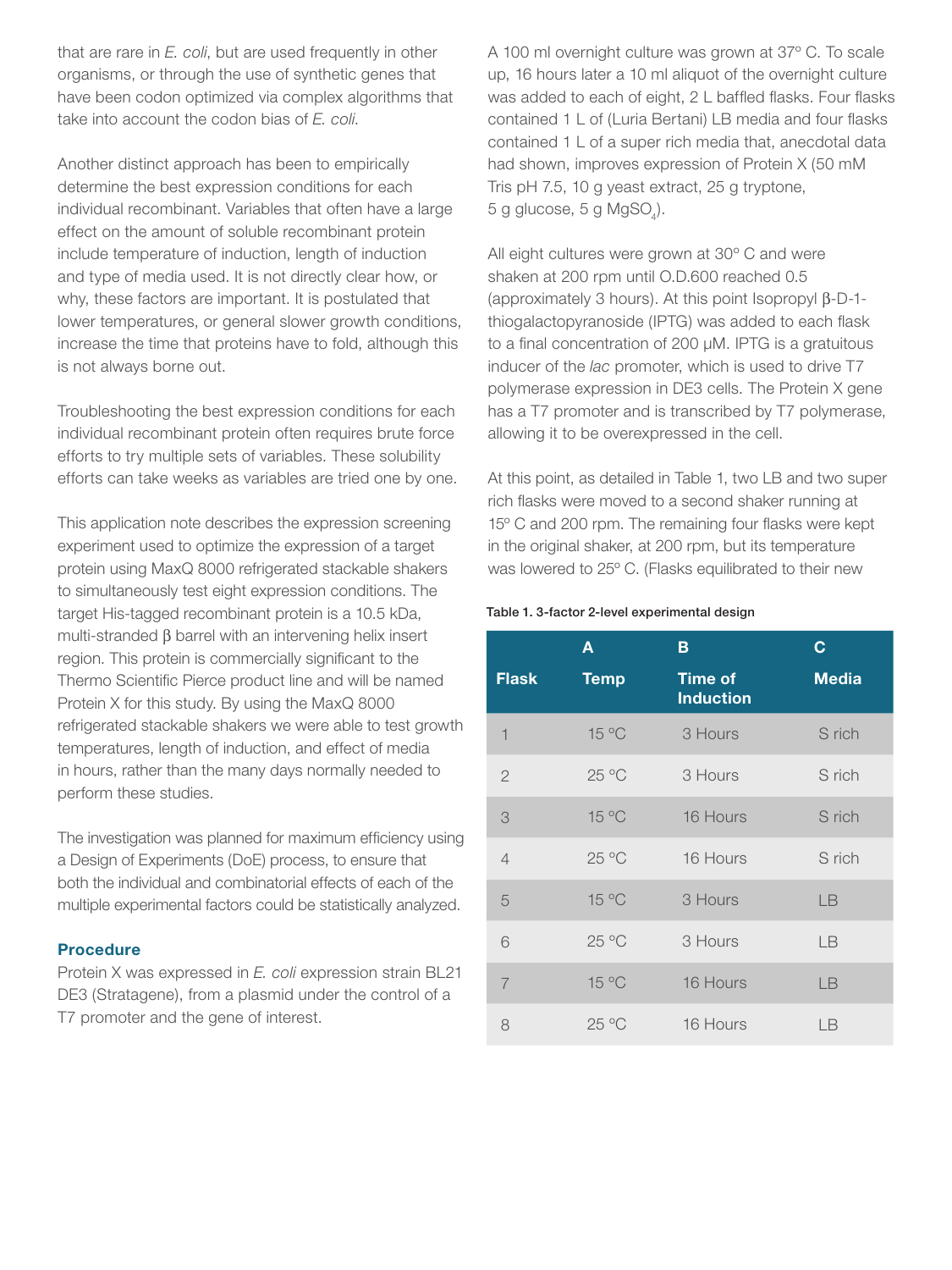

Figure 1: SDS page gels that represent the findings of the study. The gels were all scanned in and the bands evaluated. The insoluble fraction contains the majority of the expressed protein. Legend for lanes: 1- Insoluble protein; 2, 3, 4 & 5 - sequential elutions with 250 mM imidazole for sample incubated in super rich media at 25º C with a 16 hour induction (flask 4); 6, 7, 8 & 9 - sequential elutions with 250 mM imidazole for sample incubated in LB media at 25º C with a 16 hour induction (flask 8).

temperatures in less than 30 minutes, at this time-point protein expression of our gene of interest in undetectable).

At 3 hours, the cells from 1 flask at each condition (15º C LB; 15º C super rich, 25º C LB; 25º C super rich) were harvested by centrifugation (4 min @ 12,000 *xg*). The remaining four flasks were harvested the same way 16 hours after induction. Cell pellets were all frozen at -80º C to aid lysis.

#### Design-Expert™ Software Protein Expression

- ▲ Error from Replicates
- A: temperature
- B: toi
- C: Media
- Positive Effects
- Negative Effects

Half-Normal Plot 99 Half-Normal % Probability Half-Normal % Probability ■ C 95 90 ■ AC ■ BC 80 ■ A 70 ■B<br>■ ABC<br>■ AB ■ ■ 50 ▲ ▲ 30 ▲ ▲ 20 10 ▲ ▲ ▲ 0.00 1490.86 2981.71 4472.57 5963.42[Standardized Effect]

Figure 2: Half normal plot showing statistical relevance of the three experimental factors.

Cells were lysed in Thermo Scientific™ B-PER Bacterial Protein Extraction Reagent + enzymes and the lysate cleared by centrifugation (20 min @ 48,000 *xg*). Each lysate was then purified on a fresh 1 mL Thermo Scientific™ HisPur™ Cobalt Resin column using fast protein liquid chromatography (FPLC) at a flow rate of 2 mL/min. The column was washed with 20 mM Tris (pH 8.0 500 mM NaCl). Increasing concentrations of imidazole (10 mM, 20 mM and 250 mM) were used to wash and then elute Protein X.

Fractions were analyzed by SDS gel electrophoresis (Figure 1) and quantitated by densitometry to determine the amount of Protein X that had been purified. Measurements were performed in duplicate to assess error. The data were then analyzed statistically using the Design-Expert™ 7 Workstation.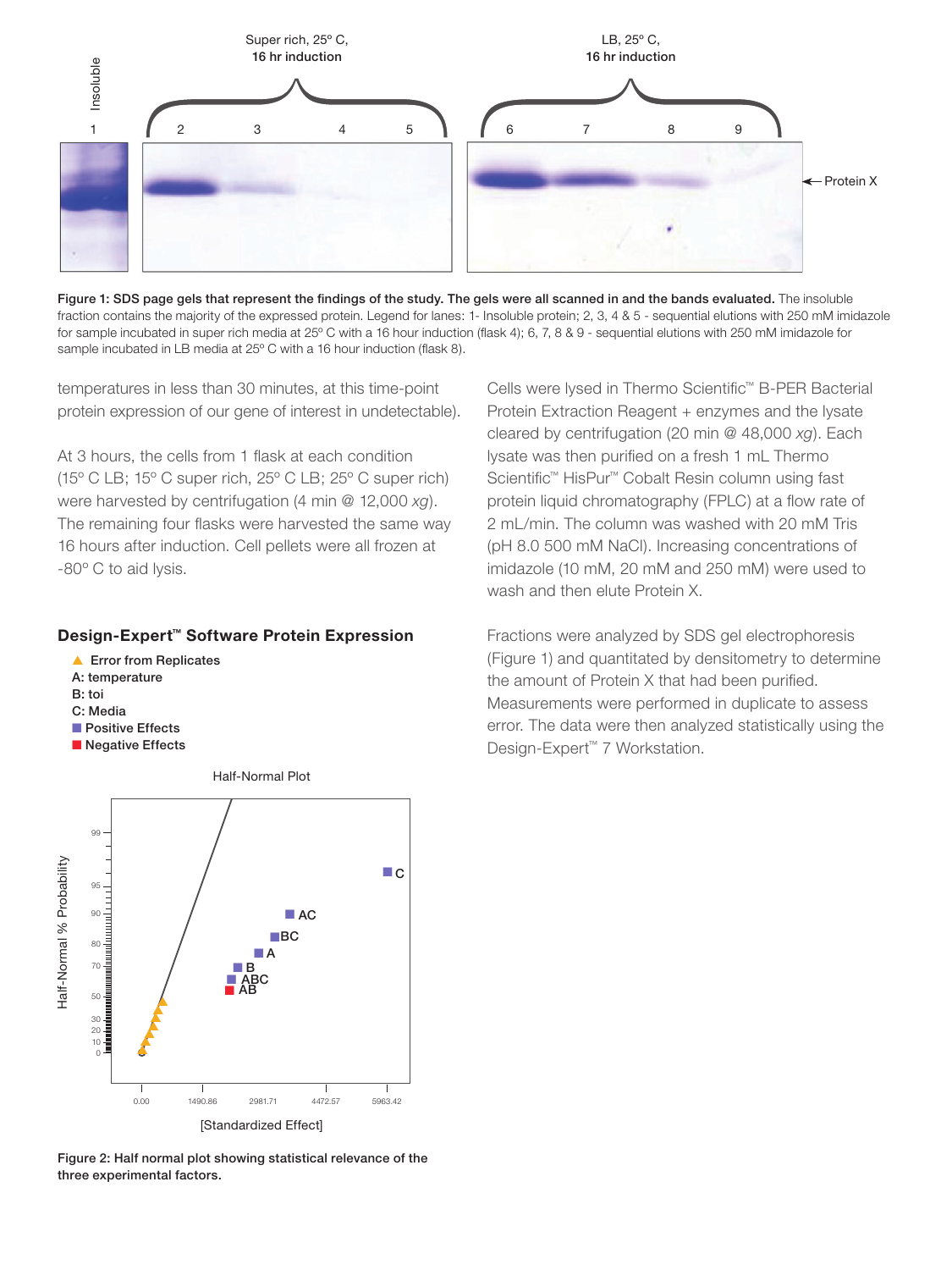



#### **Results**

Using Design-Expert 7 Workstation, all three factors (temperature, time of induction [TOI] & media) were shown to have statistically important effects on the level of soluble Protein X expression, as judged from the halfnormal plot (Figure 2). Half normal plots compare the absolute values of ordered residuals from the data, to the expected values of ordered observations from a normal distribution to establish which experimental effects are important and which unimportant.

The screening identified conditions of expression that resulted in a greater than two-fold improvement in the yield of Protein X (Figure 3). Notice in the top plot, the super rich media had an overall lower expression yield. Temperature and time of induction (TOI) both had a positive effect on the soluble expression of the protein, but the effect was not cumulative. In fact, when both temperature and time of induction were increased, the solubility of the protein dropped. The bottom plot, shows the effects of the variables when the cultures was grown in LB. Here again, both temperature and time of induction increased the yield of soluble protein. In combination, increased temperature and time of induction had an additive effect, increasing the solubility of the protein.